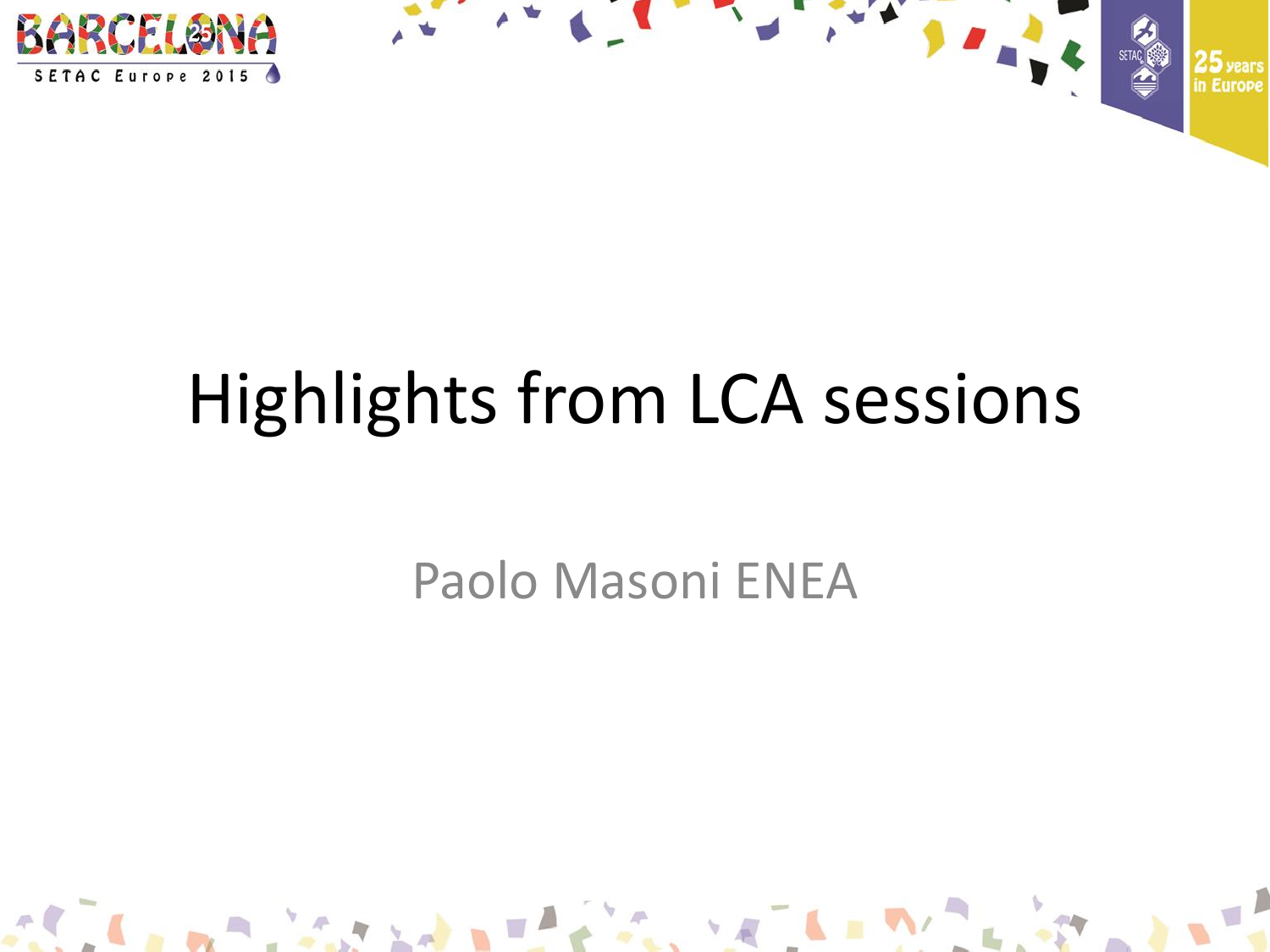



- 7 sessions + 2 special sessions
- 16 time slots
- 98 + 6 oral presentations
- 24 session chairs
- very large attendance even with parallel sessions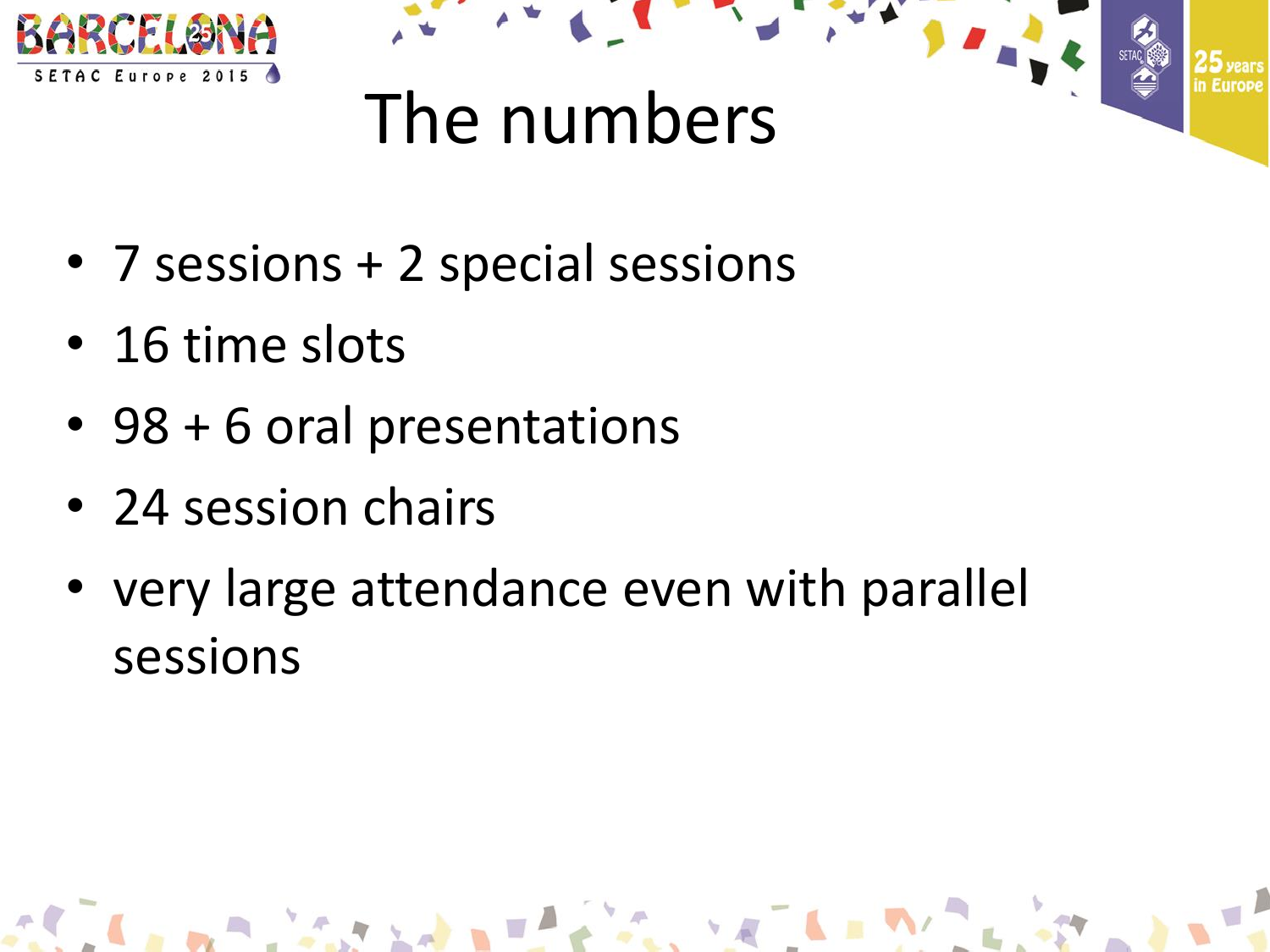business consequential<br>resources community implementation particularly production biodiversity strategies due current many policy consistency discussion sustainability<br>different example characterization midpoint uncertainty<br>guidelines olive footprints attributional increasing research quality products modelling present both<br>approach oil address still weighting some<br>other impacts categories natural footprint one tools<br>makers LCIA more sources new Life<br>discussing areas through score scope Life<br>si aspects single ISO increase development support<br>
making practices goal challenges data industrial<br>
Thinking All<br>
category point **impact** results product management<br>
systems **impact** results use decision<br>
cycle assessment resource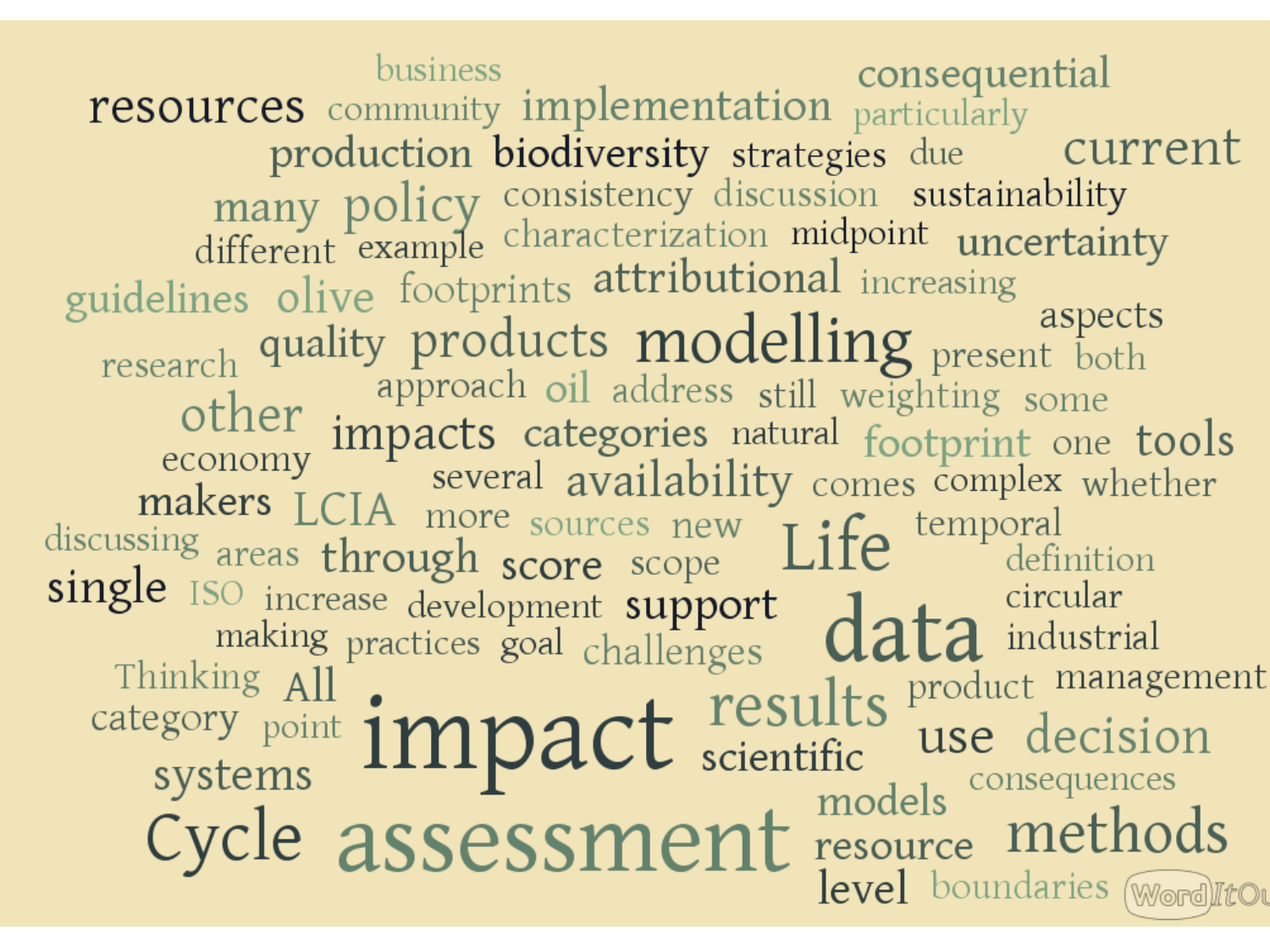

- Uncertainties
- Urgency
- Complexity and Transdisciplinarity
- Planetary boundaries
- Resilience

• post-normal science or sustainability science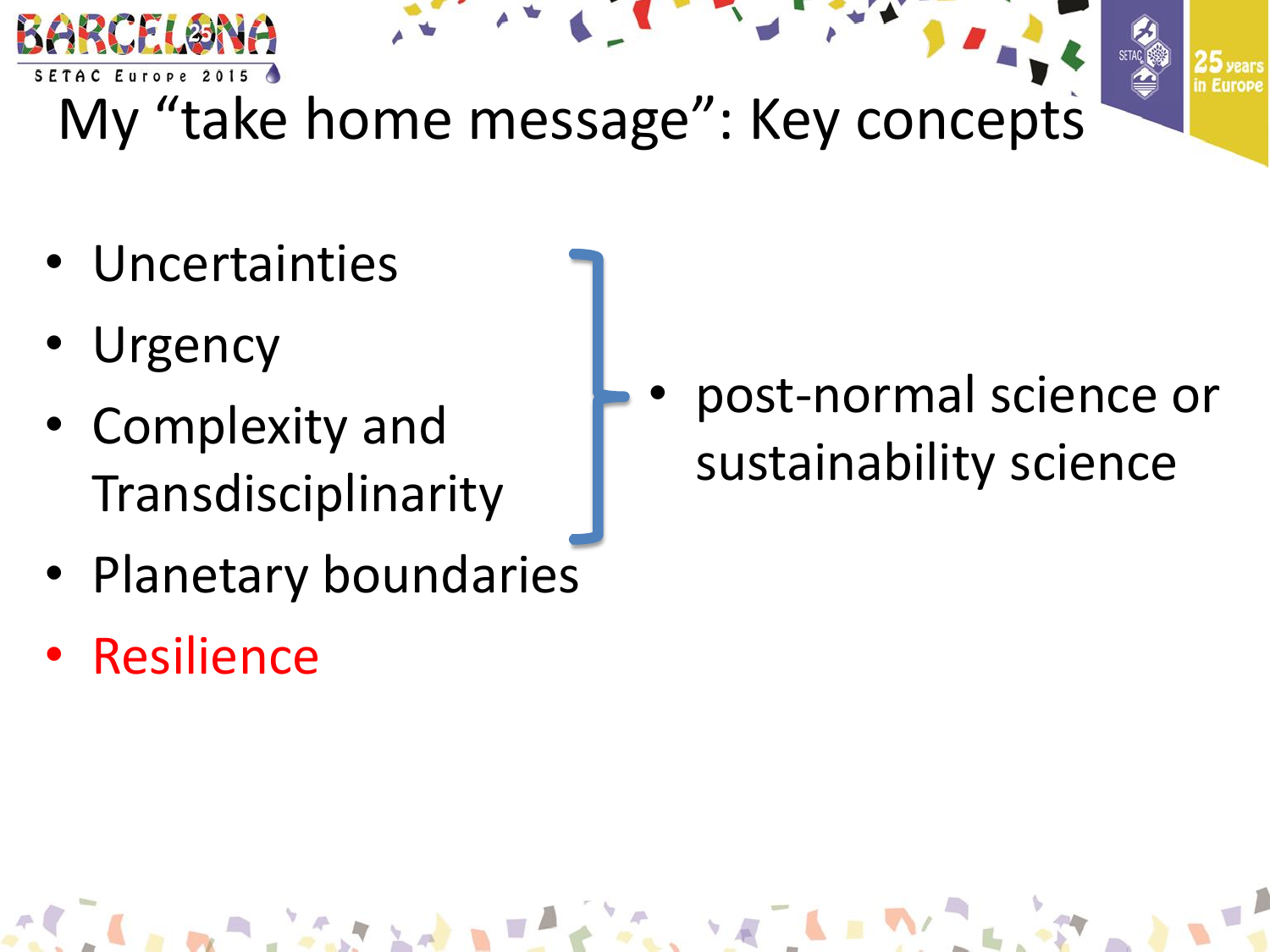

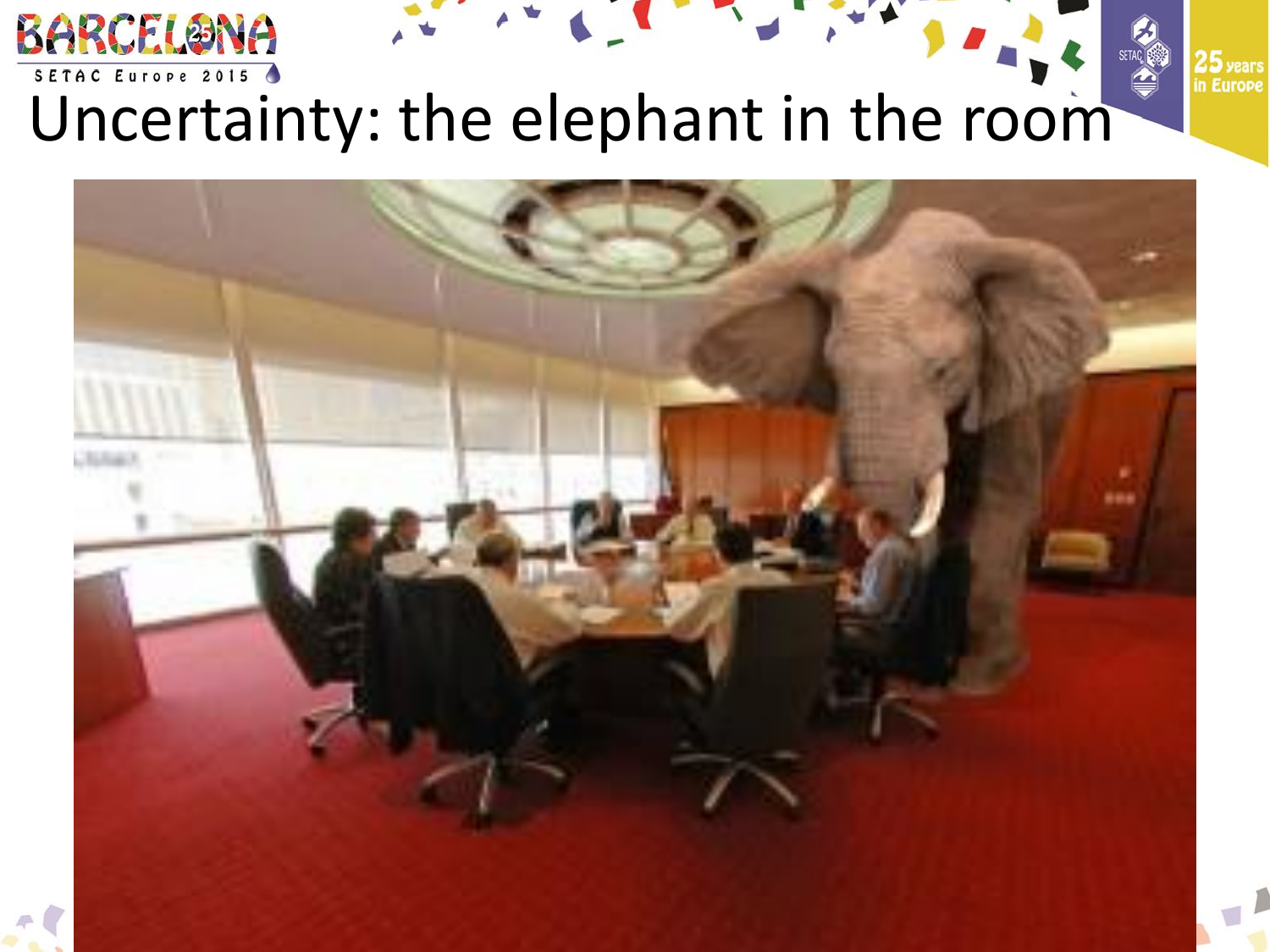



 $\mathcal{L}_{\text{c}}$  ,  $\mathcal{L}_{\text{c}}$  ,  $\mathcal{L}_{\text{c}}$  ,  $\mathcal{L}_{\text{c}}$  ,  $\mathcal{L}_{\text{c}}$ 

- Nature of problems requires to find solutions supporting sustainability decision making at policy and industrial levels
- A compromise between scientific robustness and practicability is required

 $\mathbf{A} \mathbf{B} \mathbf{A} \mathbf{A} \mathbf{A} \mathbf{A} \mathbf{A} \mathbf{A} \mathbf{A} \mathbf{A} \mathbf{A} \mathbf{A} \mathbf{A} \mathbf{A} \mathbf{A} \mathbf{A} \mathbf{A} \mathbf{A} \mathbf{A} \mathbf{A} \mathbf{A} \mathbf{A} \mathbf{A} \mathbf{A} \mathbf{A} \mathbf{A} \mathbf{A} \mathbf{A} \mathbf{A} \mathbf{A} \mathbf{A} \mathbf{A} \mathbf{A} \mathbf{A} \mathbf{A} \mathbf{A} \mathbf{$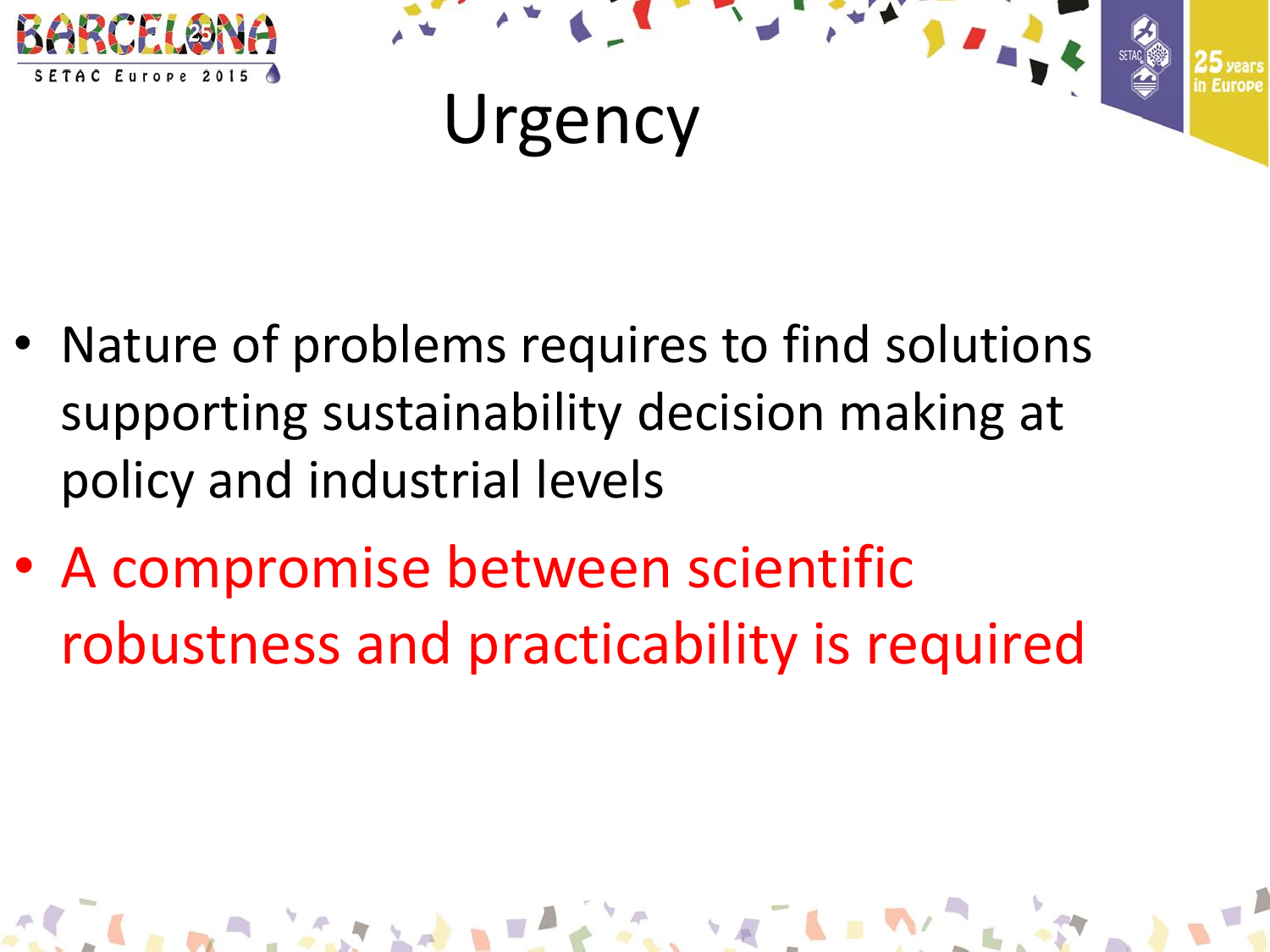

- Growing participation
	- of people with a background different from traditional SETAC attendees (Environmental Science, Toxicology and Chemistry)
	- in inventory modelling and sustainability assessment sessions
- Socio-economic models
- Only analytical methods?
	- Explore the potentiality of mixed narrative-analytical analysis
	- Avoid the "arrogance of science": values are strongly intertwined with sustainability assessment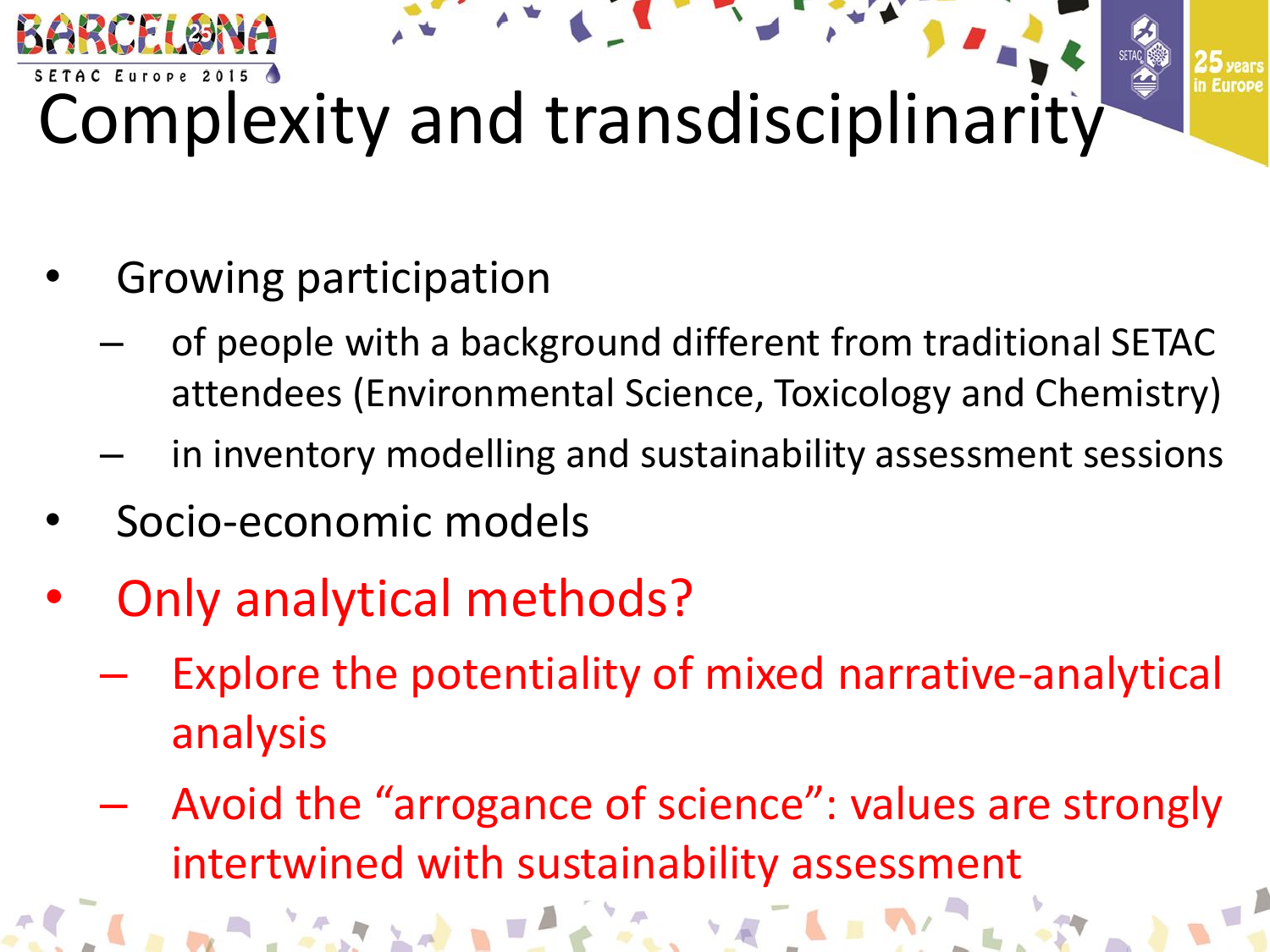

- *How to model and assess land use related impacts on biodiversity is a major challenge…New definitions, conceptual advancements, and practical examples were proposed …. comprehensive state-of-the-art and outlook on cutting-edge opportunities were given*
- Divergent opinions but a lot of momentum
- Contributions from beyond the LCA community is required

A WAS CONTROLLED TO BE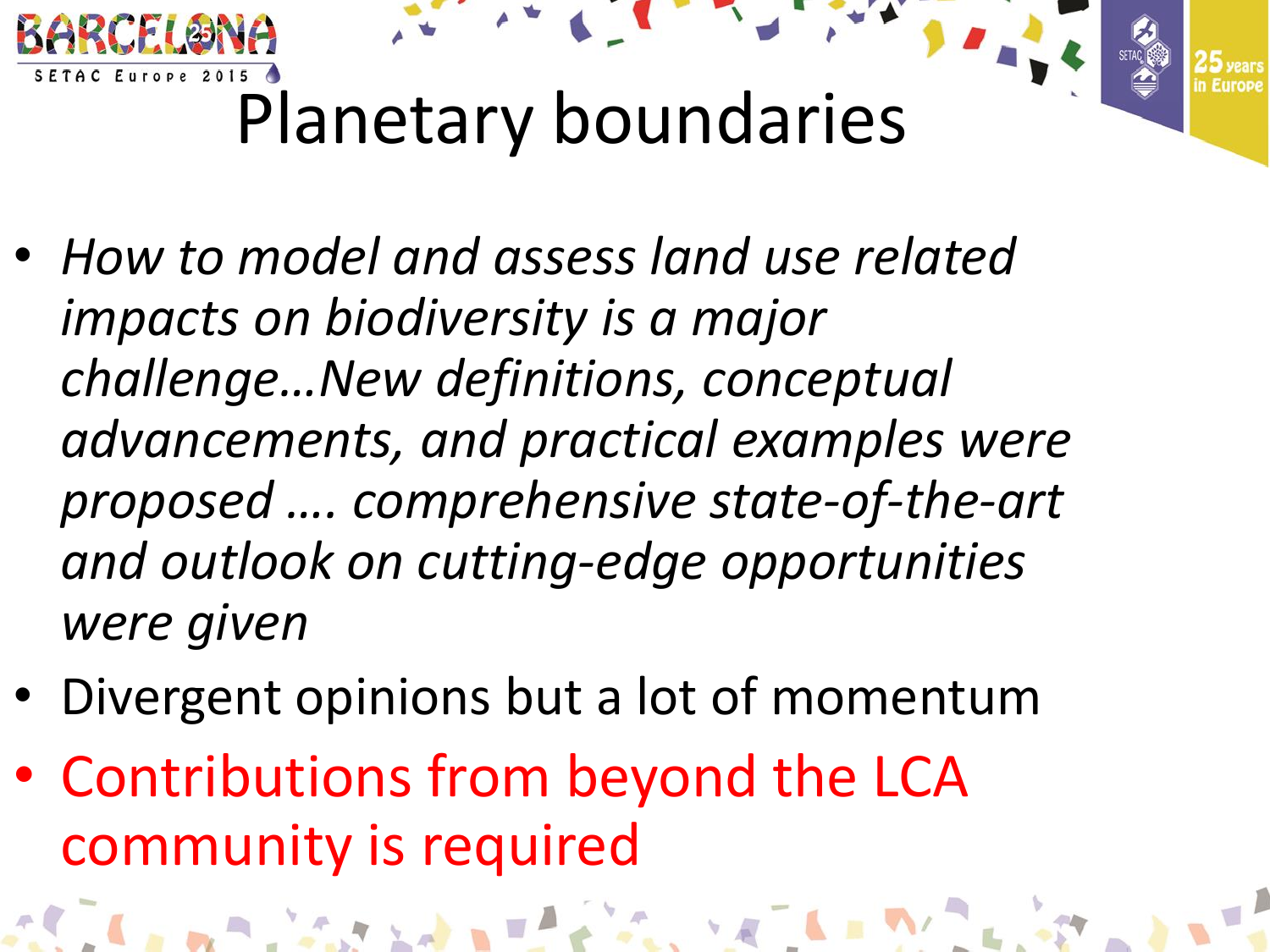



- First use of this concept in LCA session
- Concept strongly connected with sustainability of human society and ecosystems
- Promising field of research the exploitation of this concept within the Life Cycle Sutainability Assessment

A PLAN AND A PLAN A LAND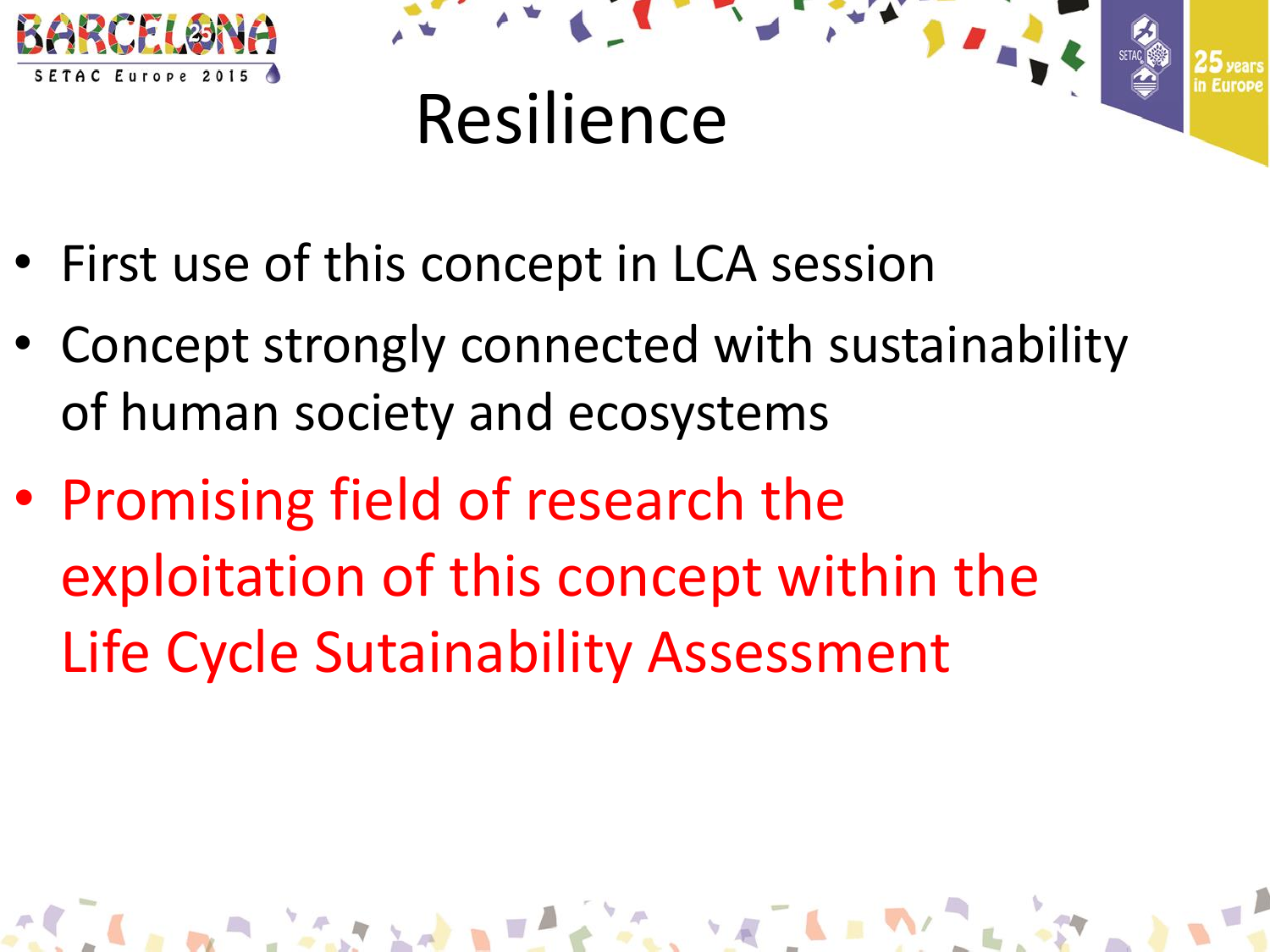

• …*N and P should be better efficiently used in agriculture and recycled as much as possible. LCA could be used to couple Material Flows Analyses in order to monitor environmental performance of agriculture sectors and to assess recycling techniques*.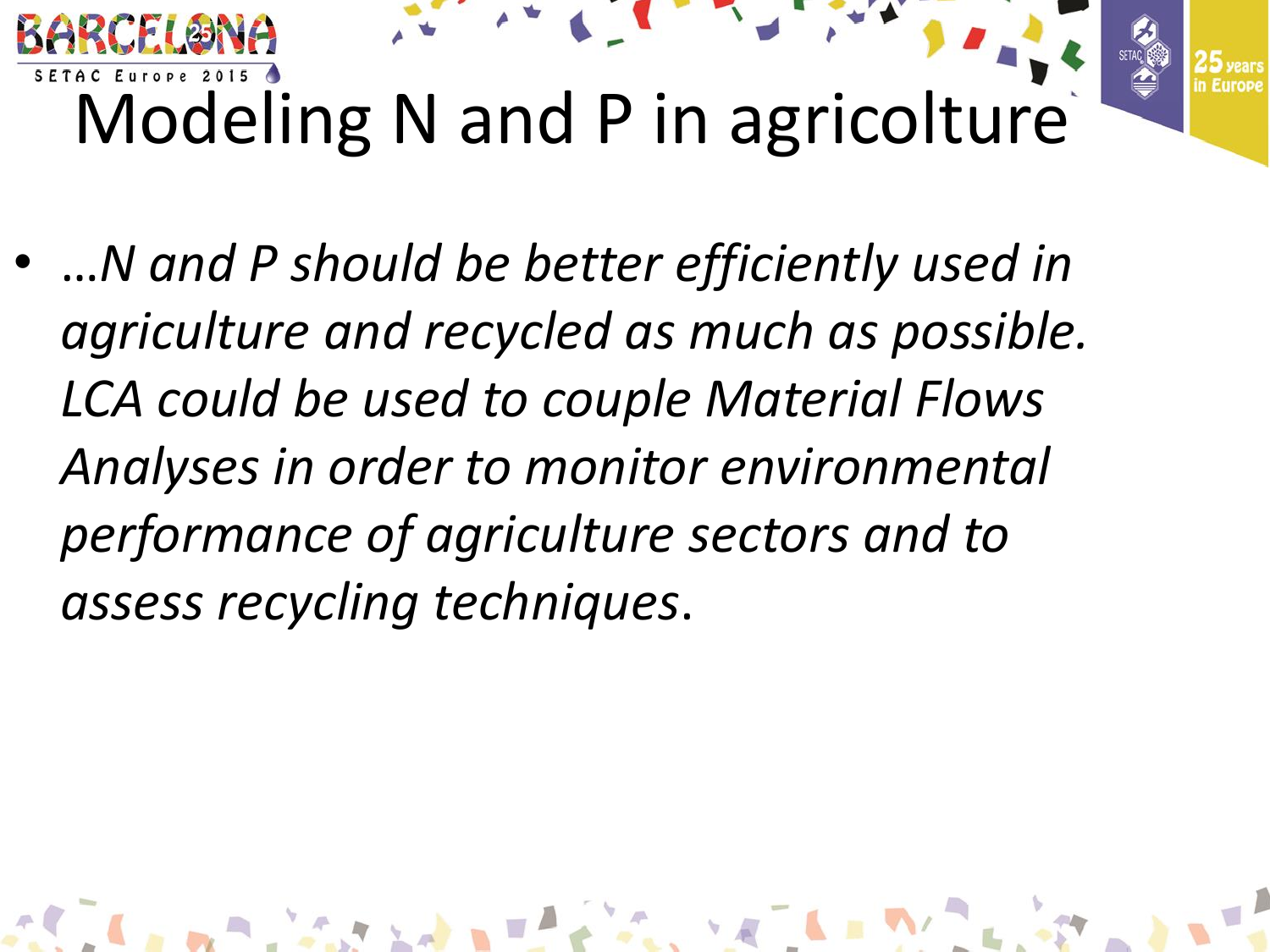

- *Many authors are convinced that there is a need of single score assessment for sound and effective decision making processes.*
- Work in progress by JRC on weighting
- *Still, mid-point indicators are helpful in identifying reduction targets and measures for specific environmental concerns (e.g. climate change, acidification, water scarcity).*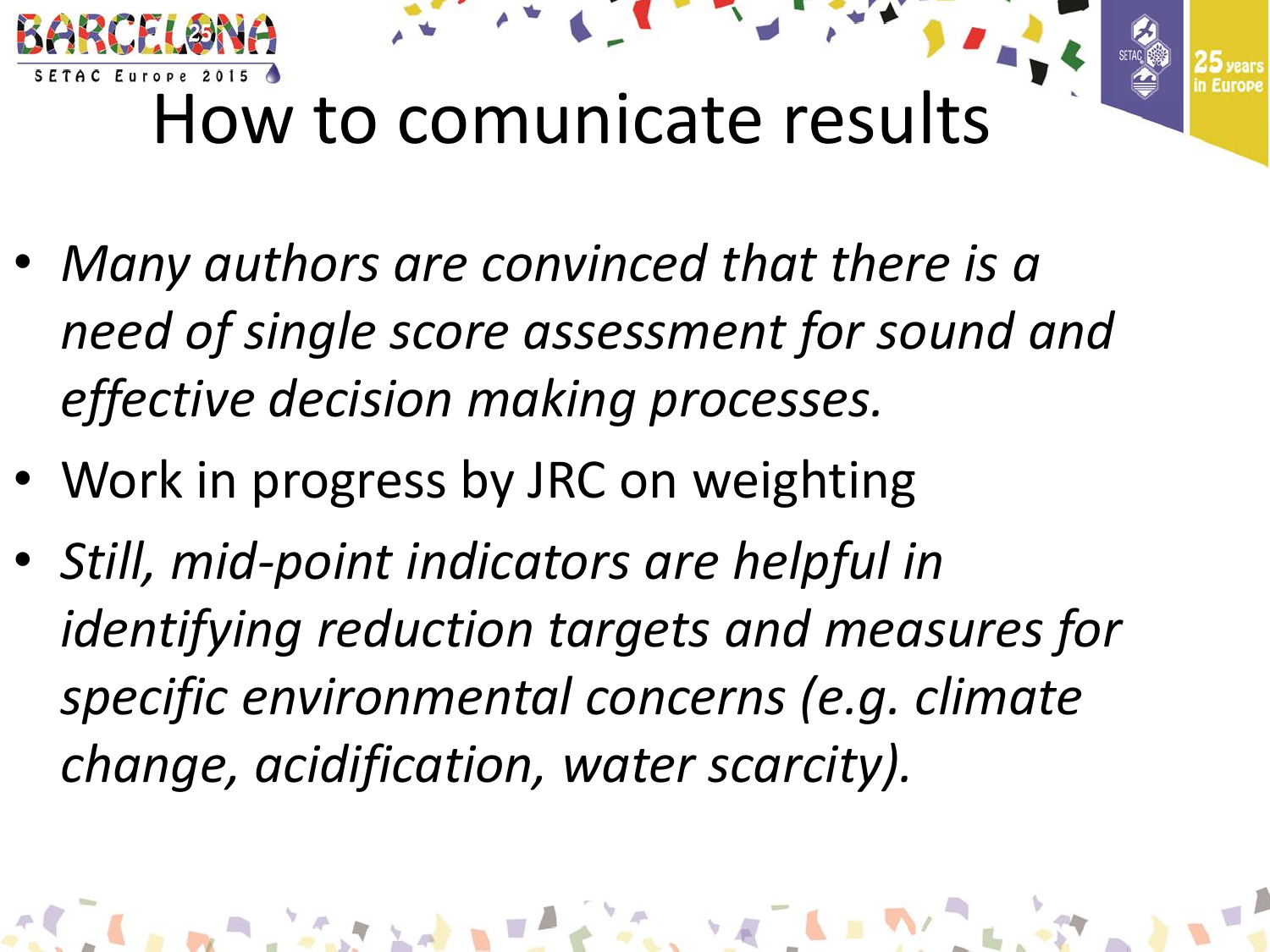

- Many international initiatives are in progress:
	- UNEP-SETAC LCI
	- FAO
	- $-\mathsf{UE}$
	- LCA Forum
- A crucial phase for LCA and its applicability into sustainable consumption and production policies